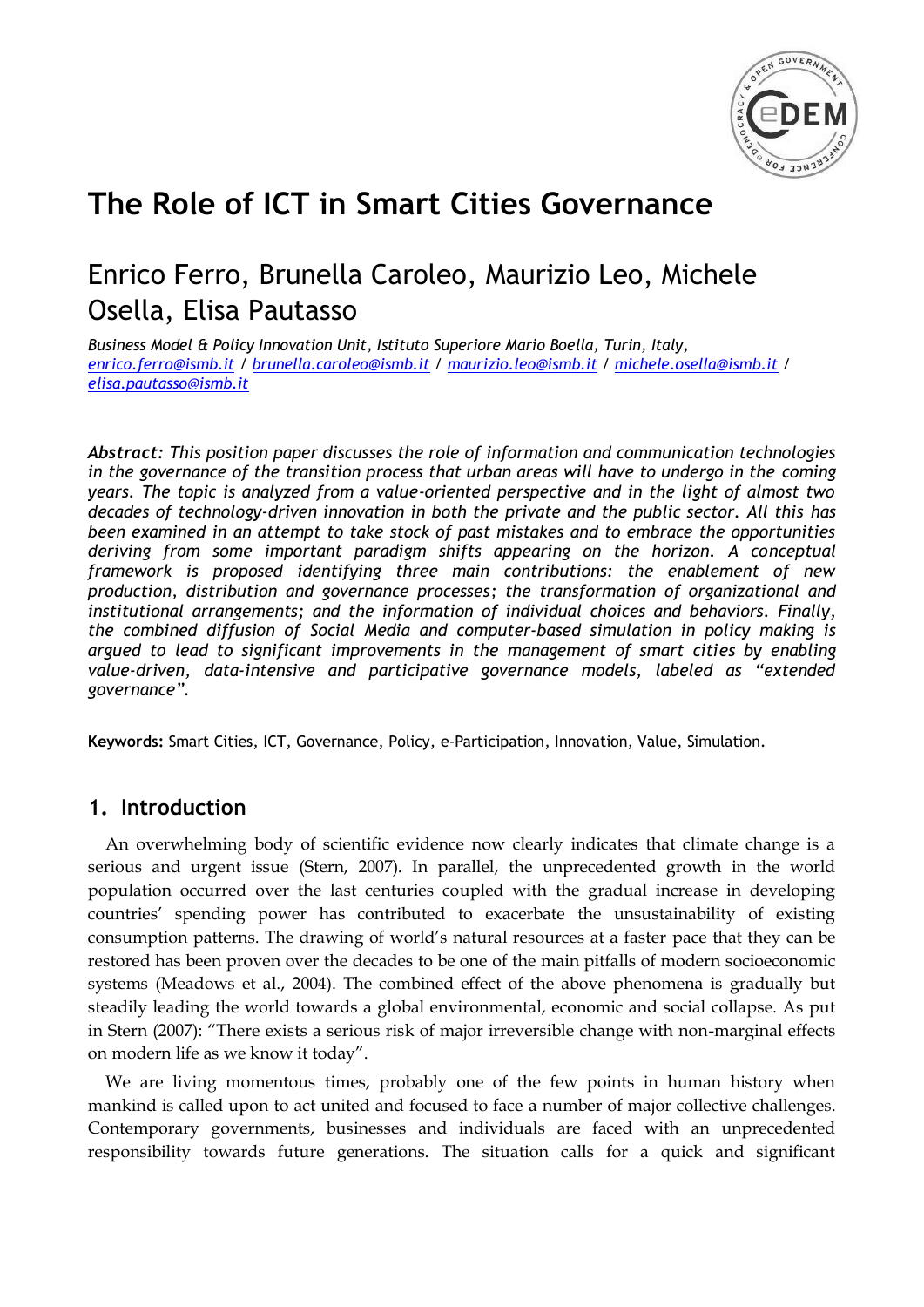reconceptualization of current economic and societal models and the governance of the required change poses complex policy challenges with little or no room for errors.

In such a scenario, cities have been identified by many commentators as the battle-ground in the fight against climate change. As a matter of fact, cities are responsible for over 70% of the world's greenhouse emissions and, at the same time, they are places where the greatest efficiencies may be obtained (UN-HABITAT, 2011). As of 2010 half of the world population lived in urban areas and 150 metropolitan urban regions across the world generated almost 50% of the global GDP (World Health Organization & UN-HABITAT, 2010). In other words, cities are the *locus* where a process of deep societal and economic reform should start from, where global issues may be addressed locally. They have a sufficient critical mass in both demographic and economic terms to ignite a planetary revolution.

The European Commission recently launched the strategic energy technology plan (SET plan) which entails a smart city initiative to encourage and support urban areas which are willing to go beyond the well-known 20-20-20 objective. Such initiative poses a significant emphasis on the role of ICT as a strategic lever in the attainment of higher levels of sustainability and quality of life. A view shared by many international institutions and think tanks which promote the vision of a "wired", ICT-driven form of development.

To summarize, the situation depicted above highlights three main messages: firstly, the need to revisit the way society is organized and managed thus giving birth to a global process of reform; secondly, the identification of cities as fertile soil where to start the reorganization from; thirdly, significant expectations placed on information and communication technologies as a central ingredient of such change.

The focus of the article at hand cuts across the above messages and may be delimited by two simple yet fundamental questions:

- How is the transition that cities will have to undergo going to be governed?
- What role will ICT play in the governance of such process?

The discussion included in this paper offers some reflections on the above questions and proposes a conceptual model containing a unifying representation of the role that – in our view - ICT may play in the governance of smart cities.

The remainder of the article is structured as follows. Section two provides a review of the literature strands discussing important concepts on which the discussion will be based. Section three contains the conceptual framework proposed to portray the role of ICT in the governance of smart cities. Section four introduces an emerging paradigm of governance enabled by information and communication technologies. Finally, section five contains some conclusive remarks and indications of future possible research directions.

### **2. Literature Review**

The discussion that will be conducted in the following sections will address the role of ICT in the governance of smart cities oriented towards the creation of value for society. The review presented in this section will thus provide a glimpse of the three main concepts that are at the heart of our investigation, that are: the idea of smart city itself as well as the concepts of governance and value. The aim of the review is to create a clear and shared understanding to be used as a starting point for further discussion.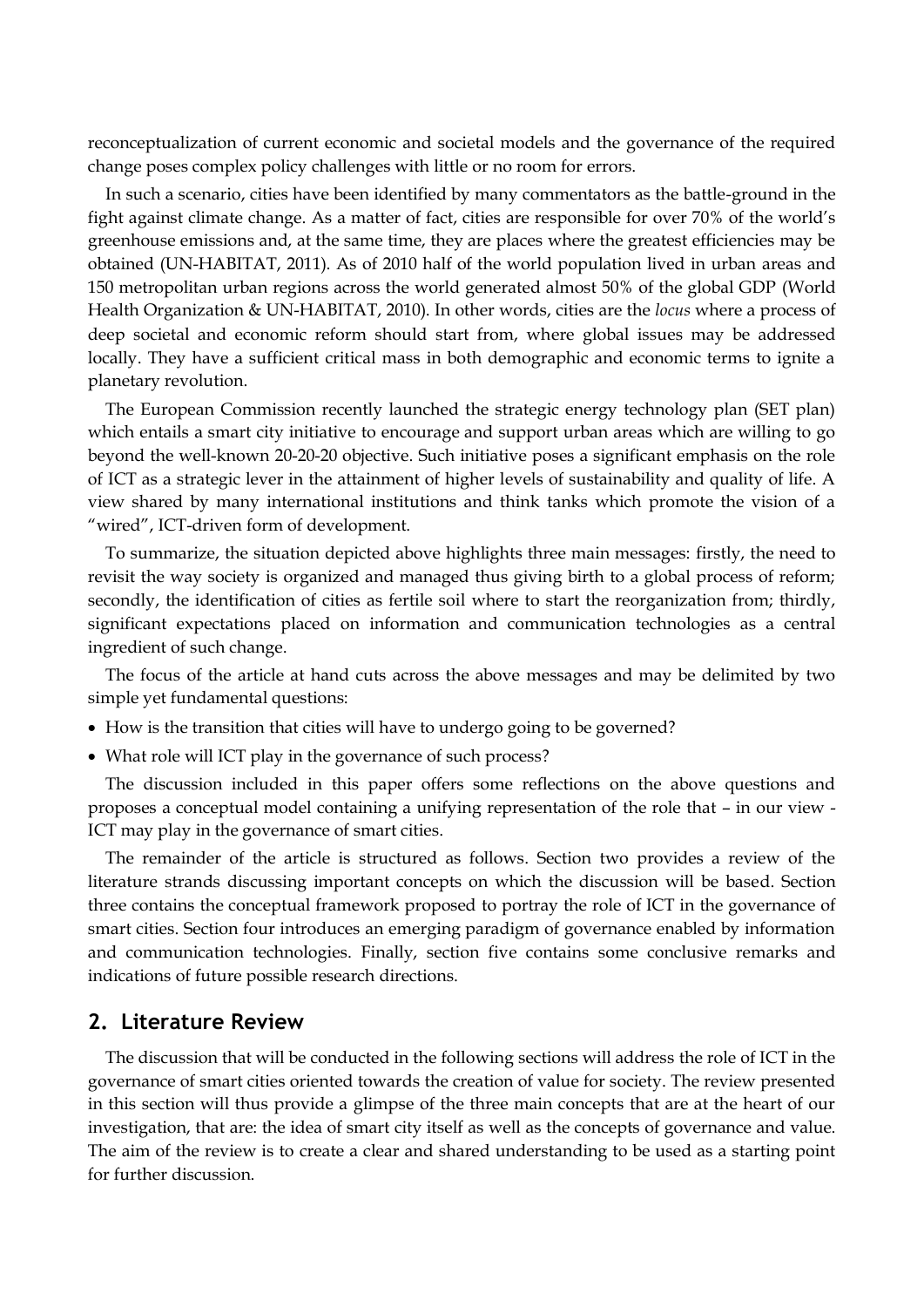As many commentators highlight, the term smart cities is not new. It probably finds its roots in the late nineties with the smart growth movement (Bollier, 1998) calling for new policies in urban planning. Nevertheless, it was not until 2005 that some of the main ICT global players - CISCO (Abulhakim, 2005), SIEMENS (Siemens, 2004) and IBM (IBM, 2009) - started referring to smart cities as the integration of information systems with urban processes (Harrison & Donnely, 2011). Since then, the term has evolved to capture a more complex concept that many scholars have ventured in trying to craft a comprehensive definition for.

Recent reviews of such efforts have been published by Chourabi et al. (2012) and by Caragliu et al. (2009). The former asserts that the idea of a smart city itself is still emerging, and the work of defining and conceptualizing it is in progress. The latter - instead - underlines the importance of human capital by suggesting that the availability and quality of ICT infrastructures are not the sole ingredient of smart or intelligent cities; Berry & Glaeser (2005) - for instance - show that the most rapid urban growth rates have been achieved in cities where a high share of educated labor force is available.

In this article we do not intend to propose a definition of smart city to be added to those already present in the literature, as this is not felt to generate significant value. Therefore, for the purpose of the discussion to be conducted in the next sections, the definition proposed by Caragliu et al. (2009) will be employed. Such definition was chosen on the basis of its ability to reasonably capture all the relevant aspects previously highlighted: "a city is smart when investments in human and social capital and traditional (transport) and modern (ICT) communication infrastructure fuel sustainable economic growth and a high quality of life, with a wise management of natural resources, through participatory governance".

As the chosen definition suggests, the concept of smart city includes the notion of governance. According to Forrester Research, smart governance is the core of smart cities initiatives (Belissent, 2011), therefore it has become paramount to better understand such concept to draw its boundaries and single out its components (Misuraca et al., 2011).

In the late nineties governance was viewed by international organizations such as UNDP, World Bank, UNESCO and OECD primarily as a form of political regime (Kauffman et al., 1999). More recently, the European Union, in an attempt to tackle some issues having to do with the effectiveness of its action and the recognition of the results achieved, published a white paper on European Governance (European Commission, 2001). The document proposed to revisit governance practices by introducing the concept of good governance based on five pillars: openness, participation, accountability, effectiveness and coherence. The OECD as well provided a definition of good governance which unfolds along a number of dimensions. According to such organization, good governance is participatory, consensus oriented, accountable, transparent, responsive, effective and efficient, equitable and inclusive and follows the rule of law. It assures that corruption is minimized, the views of minorities are taken into account and that the voices of the most vulnerable in society are heard in decision-making (OECD, 2001).

Little literature on smart cities addresses issues related to governance (Chourabi et al., 2012). According to Mooij (2003), the presence of leadership is important for good governance. In the same way, Lam (2005) emphasized on the presence of a "champion" that collaborate with all stakeholders as an essential factor for good governance characteristic of a smart city that is based on citizen participation (Giffinger et al., 2007) and private/public partnerships (Odendaal, 2003). According to Johnston & Hansen (2011), smart governance depends on the implementation of a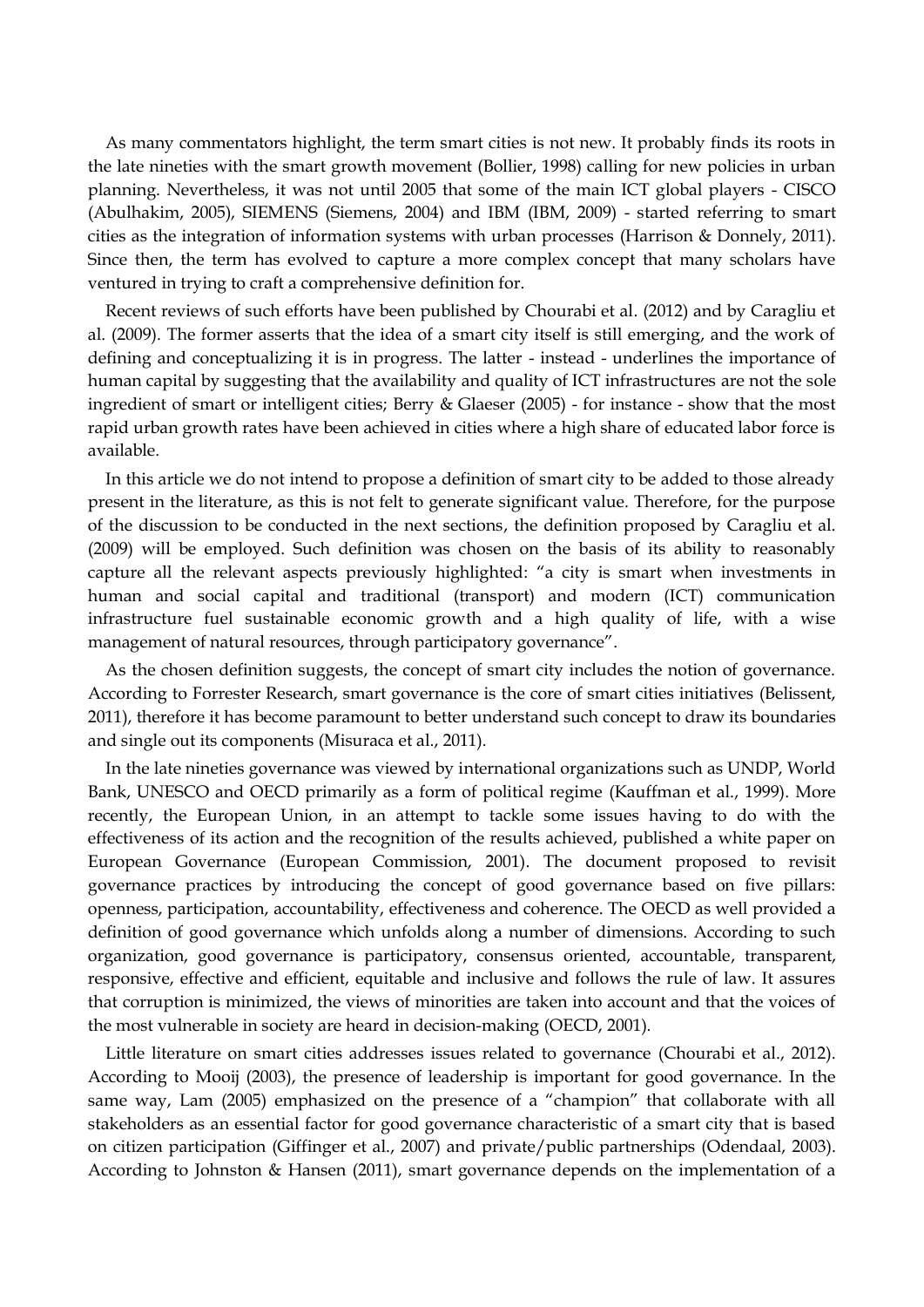smart governance infrastructure that should be accountable, responsive and transparent (Mooij 2003). This infrastructure helps allow collaboration, data exchange, service integration and communication (Odendaal, 2003).

By looking at the evolution undergone by the concept of governance over the last fifteen years, it is possible to notice a gradual shift in focus from a mere application of administrative and political authority towards a bidirectional discourse with a diversified constituency who is more and more recognized as an authoritative interlocutor in the process of value creation for society. In this respect, good smart city governance should attempt to achieve two important operational objectives: produce effective decisions - i.e. make the best use of information to optimize decision making - and provide adequate incentives - i.e. given that all individuals act in their own selfinterest, provide the incentives that produce the best/desired outcome. But, in order to achieve these results, it is paramount to have developed a clear and strategic vision detailing what value needs to be generated.

For this reason, in the final part of this review the focus will shift to the notion of value1.

As Adam Smith reminds us, when talking from an economist's perspective "the word value has two different meanings, and sometimes expresses the utility of some particular object, and sometimes the power of purchasing other goods which the possession of that object conveys. The one may be called 'value in use'; the other, 'value in exchange'. The things which have the greatest value in use have frequently little or no value in exchange; on the contrary, those which have the greatest value in exchange have frequently little or no value in use" (Smith, 1776).

When taking a philosophical stance, traditional axiology shows how it is possible to distinguish between intrinsic value and instrumental value. In other words: if something is good only because it is related to something else, then its value is instrumental to the achievement of a given objective. To exemplify, money is supposed to be good, but not intrinsically good: it is supposed to be good because it leads to other good things such as the possibility to buy food and water (Schroeder, 2008).

In addition, the so called point of view theory (Schroeder, 2008) sheds some light on the difference between what is good *simpliciter* from what is good for a specific stakeholder: the former defines what has value from a more generic point regardless of the circumstances, while the latter is perspective-dependent.

Finally, the perception of value is strictly correlated with the needs of a society. In this respect, it is useful to mention that individual as well as collective needs may be hierarchically organized in order to provide a priority ranking. The work conducted at the beginning of the last century by the American psychology Abraham Maslow represents a cornerstone in this field (Maslow, 1943). His celebrated hierarchy of needs identifies five categories of needs having to do with physiology, security, belonging, esteem and self-actualization. In a resource constrained situation, such classification represents a useful tool in identifying and prioritizing the long term strategic priorities that should be targeted in order to create value for the society. A value that - as Savitz (2006) reminds us - unfolds along a number of dimensions touching upon financial, social, environmental aspects.

 $\overline{a}$ 

<sup>&</sup>lt;sup>1</sup> A first definition may be drawn from (Wikipedia, 2013).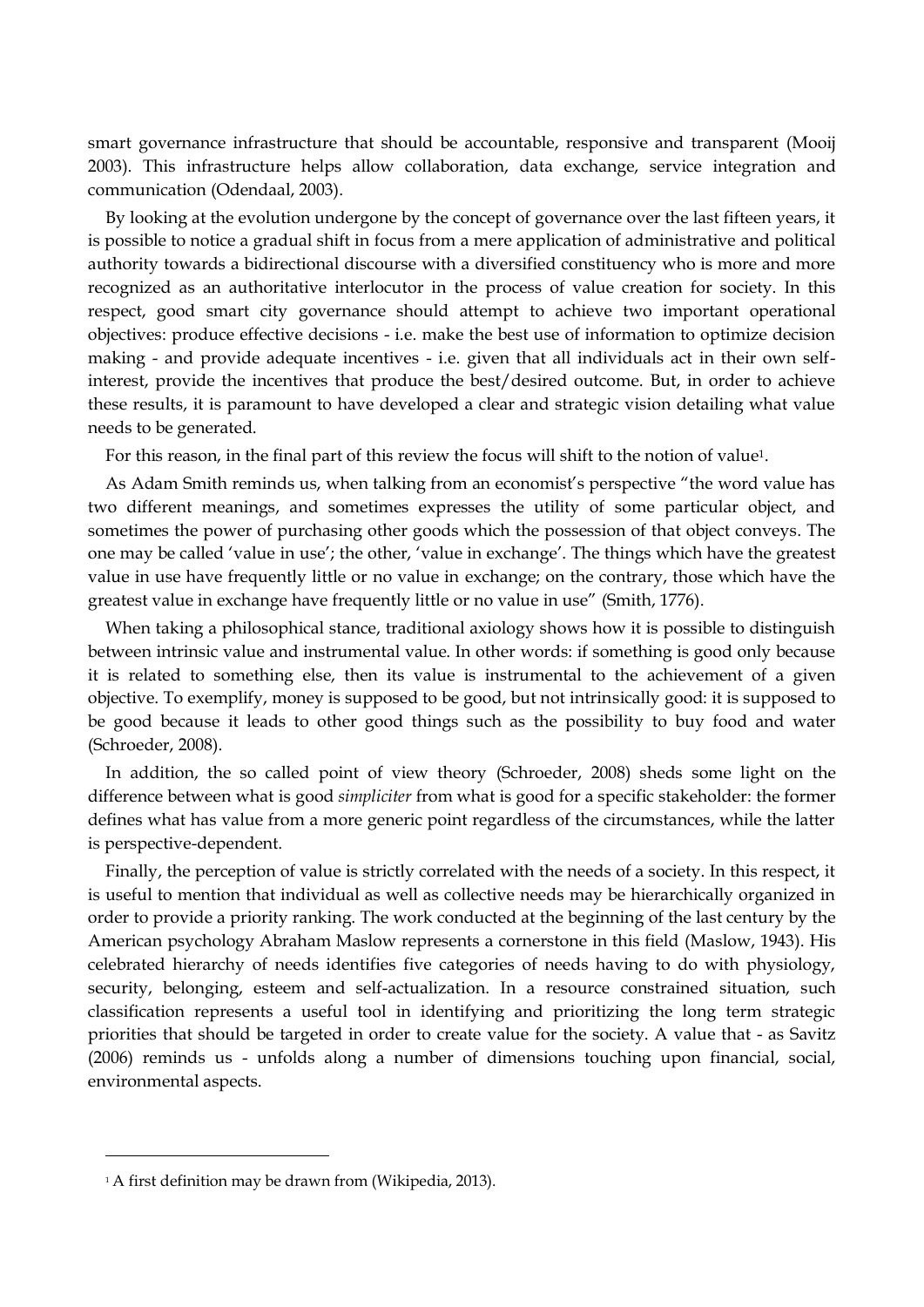### **3. From Technological Infrastructures to Value Creation**

To be properly understood, the use of ICT in governance processes needs to be framed within a longer process of technology-driven public sector reform. This process over the last decades has contributed to shape a novel vision of the public sector, where information sharing, transparency, openness and collaboration are key concepts with tremendous organizational and policy implications. This slow, yet steady, process has considerably contributed to render more complex the "business of government", in terms of competences required, institutional/organizational arrangements, policy actions' responsiveness and appropriateness (Ferro & Gil-Garcia, 2010).

In the governance of urban areas, city managers are faced with the challenge of balancing three overriding concerns: achieving a high quality of life for all citizens, maintaining economic competitiveness and protecting the natural environment (GlobeScan & MRC McLean Hazel, 2007). More and more, ICT is becoming a vital tool in the governance balancing act as buildings, transport networks and utilities systems (Economist Intelligence Unit, 2010).

There seems to be a general belief among the political, academic and professional world about the importance of role that ICT may play in the governance of city. In this section the discussion will try to shed some light on what type of contribution such technologies may offer as well as on how their potential may be turned into reality. In this respect a number of questions seem to be of particular relevance: are ICTs contributing to enable new and better decision making processes and/or incentive systems? May information and communication technologies help tackle the pressure on public budgets without cutting on service provision? How may the pervasive presence of connected devices in large metropolitan areas help reduce CO2 emissions and stimulate economic development? All these interrogatives may probably be considered a specification of an overarching and more fundamental question about how a technological infrastructure may be turned into value for society.

Answering these questions is of course not a straightforward task. Nevertheless a number of reflections may be put forward drawing from the experience gained over the last two decades in studying the role of ICT in promoting public as well as private sector innovation.

The first aspect worth considering is the acknowledgement of the fact that technology alone is not enough and that a number of complementary investments are required to fruitfully exploit its potential (e.g. training, organizational change, new policy frameworks). Secondly, it is key to understand that the diffusion and adoption of ICT as well as the "intelligence" that such technologies are supposed to generate do not possess an intrinsic value but an instrumental one. That is to say, they may be considered valuable only to the extent to which they allow the city to attain a set of objectives that are perceived as being of intrinsic value either for society (good *simpliciter*) or for a specific target group of stakeholders. In other words, ICT is a means to an end. For this reason, innovative solutions developed by public and private organizations should be assessed not on their technological intensity but rather on the value they generate for a given set of stakeholders. Therefore, it is important to question the often advocated assumption whereby the usage of the latest technology equates to more value for the final user. While this may sometimes be true, it nevertheless requires a thorough check since often the use of cutting edge technologies entails higher costs that may jeopardize the financial viability or long term sustainability of the associated solution (this is even more true in times of recession). In addition, the economics of innovations literature shows that incremental product innovation is characterized by a decreasing marginal utility (Adner, 2002). In this respect it is important to assess what functionalities generate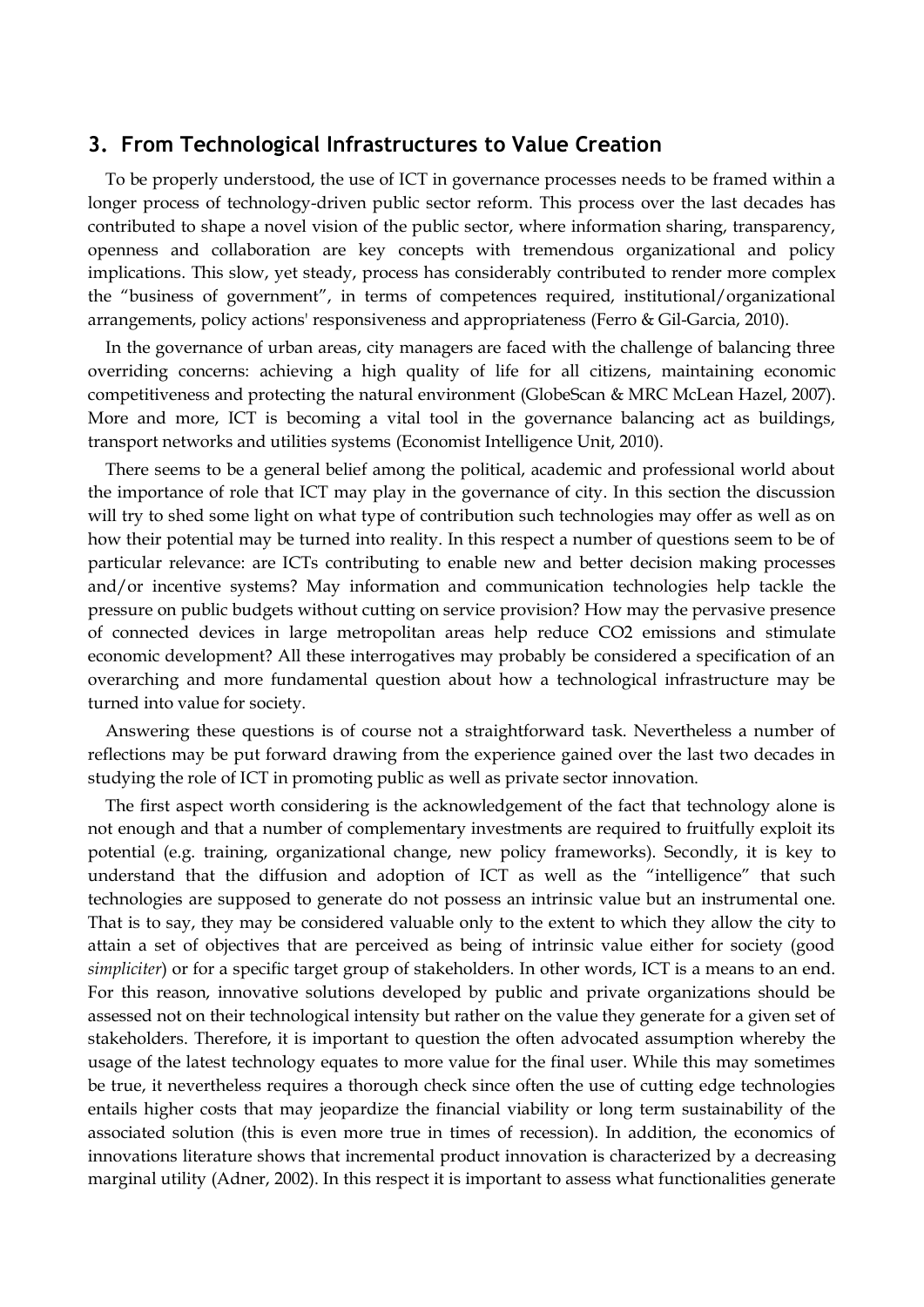the most utility, as they are most likely subject to a Pareto distribution whereby 20% of the functionalities account for 80% of the utility.

Other two additional aspects to consider are causality and time. As the literature on information systems tells us, the understanding of the interaction between technology and ecosystems of actors (as cities may be considered) has gone through three main phases over the last two decades (Helbig et al., 2009). The first was characterized by the presence of a technological deterministic view according to which impacts mainly came from the inherent features of technology which was thought to be able to solve social, political, economic, and organizational problems. According to this vision, the simple infusion of technology into an ecosystem was enough to introduce significant performance improvements. The second phase, instead, taking stock of the numerous failures occurred during the previous phase, was characterized by a contingent approach in which human choices within social structures determined the impacts of technology. In this view, technology could be compared to a tailor-made suit that needed to be customized on the specificities of the ecosystem considered. This view slightly improved success rates, but did not fully take into account the time dimension. The third and more recent phase promotes an evolutionary view according to which there exists a mutual and iterative influence between technological solutions and the social ecosystem in which they are implemented. In other words, technological solutions should be designed to meet the needs and wants of the targeted group of stakeholders, while accounting for the fact that the adoption of the solution itself is changing them.

Moving now onto discussing the role of ICT in the governance of the transition process that smart cities will have to undergo, a synoptic framework has been devised providing a unifying view of such role as well as of the ingredients necessary to turn technological infrastructures into value for society.



**Figure 1: The Smart City House: ICT in Smart Cities Governance**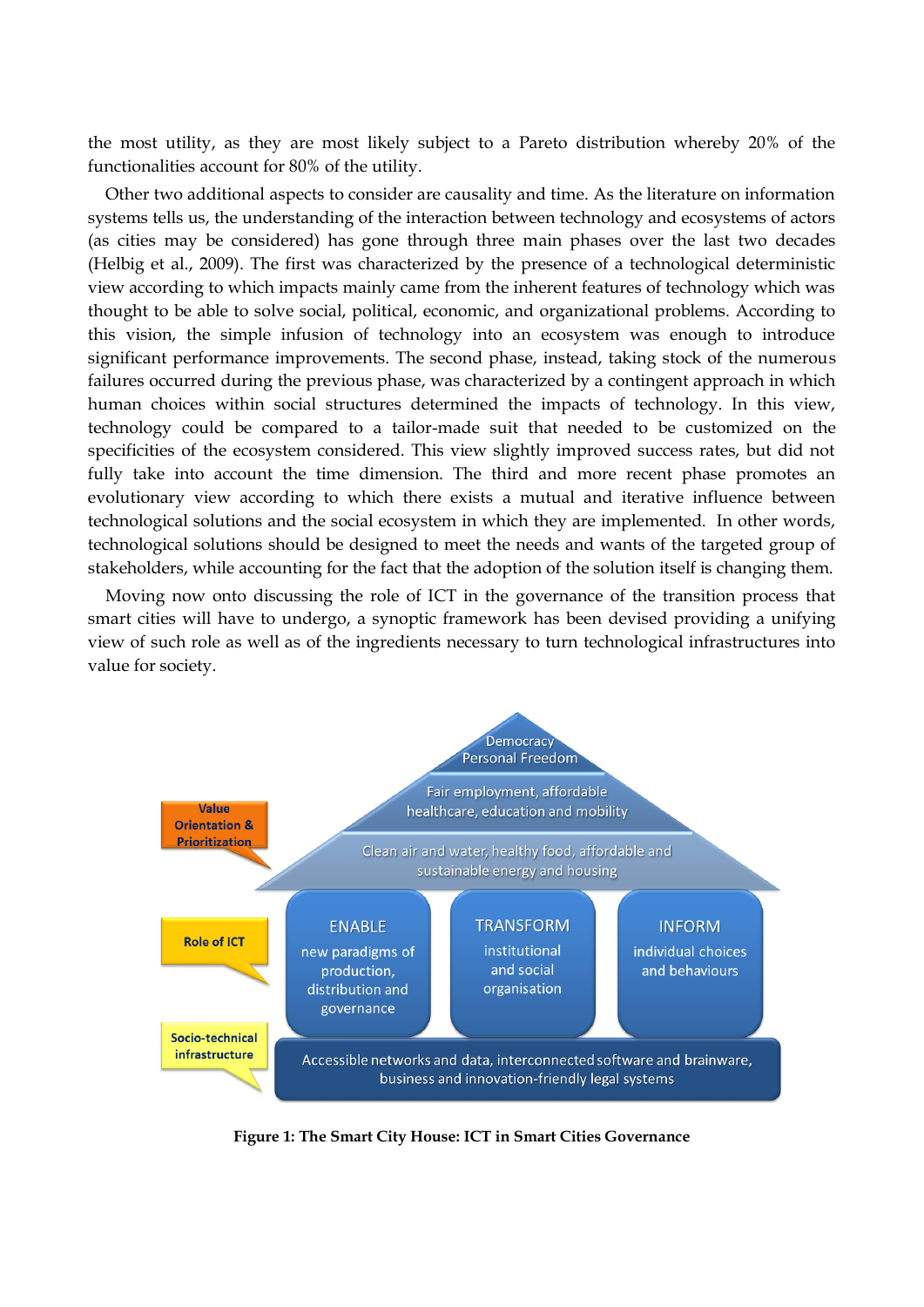The framework was baptized "the smart city house" model with the intent to run a parallel between the process of building a house and that of value creation. The model should be read from the bottom upwards. In the foundations of the house, it is possible to find a socio-technical infrastructure (Lock & Sommerville, 2010) containing the contextual factors that need to be present in an ecosystem in order for it to be able to fully exploit the potential of ICT. The key ingredients are networks, data, software, "brainware" (i.e. people) and laws that should be respectively accessible, interconnected and innovation-friendly. It is, in fact, important to underline that value does not only reside in the individual resources (e.g. data or software) but also in the links and connections that it is possible to establish between the different resources. This of course in the belief that – as asserted by complexity theory (Laughlin, 2006) – the whole is greater than the sum of its individual parts. In this respect, interoperability in all its possible declinations (technological, semantic, organizational, etc.) represents a key value driver for society.

Moving up one level, we find the pillars of the house representing the key strategic contributions that ICT may offer to the creation of value and to the transformation of cities in smarter and more sustainable environments. In particular, three main contributions have been identified. The first has to do with the possibility of enabling new paradigms of production, distribution and governance. To exemplify, let's think of the energy sector, where the emergence of distributed generation paradigms is bringing along significant changes such as the need to build networks with smarter peripheral nodes. In such a framework, ICT may cover a complementary role by offering an important contribution in terms of management, planning and control of production to both energy "prosumers" and energy network operators. The second contribution pertains to the possibility to transform the way in which many daily activities are conducted. In this respect, we may think of telework and telemedicine which are leading to a decoupling between activities and the physical location in which they are conducted. Another example could be the opportunities offered to local communities to self-organize (Cottica, 2010) to manage different aspects of their lives (e.g. fair-trade collective purchasing promotes the consumption of local products and the disintermediation of the distribution chain with deep social and environmental impacts). The third and final contribution has to do with the role of ICT in informing individual choices and behaviors. As a matter of fact, the reduction of the carbon footprint of an urban area inevitably requires the modification of everyday choices of millions of individuals. Inducing such change is not an easy task and surely may not be achieved by a mere top-down approach. In this respect, the wise use of ICTs and, in particular, Social Media may help in diffusing a greater environmental awareness and sensitivity leading to the emergence of social norms incentivizing more virtuous behaviors.

Moving now to the final part of the house, the roof represents the value orientation that any smart initiative should never lose sight of in order to generate positive externalities for society. The triangular shape has been divided into three different layers in order to generate a stack configuration with diverse and interrelated levels. Each level, in fact, depends from the level below in terms of existence similarly to what happens in other hierarchical models present in the literature (e.g. Maslow pyramid, OSI/ISO stack). The introduction of society's needs in a layered structure intends not only to stress the importance of a value orientation but also to stimulate the reflection of what value should be produced. To exemplify, the mere push towards economic growth to the expenses of the environment and public health that has dominated the world's economy over the last century, when put in relation with this hierarchical schema clearly shows its shortcomings linked with the attempt to build the second layer without having assured the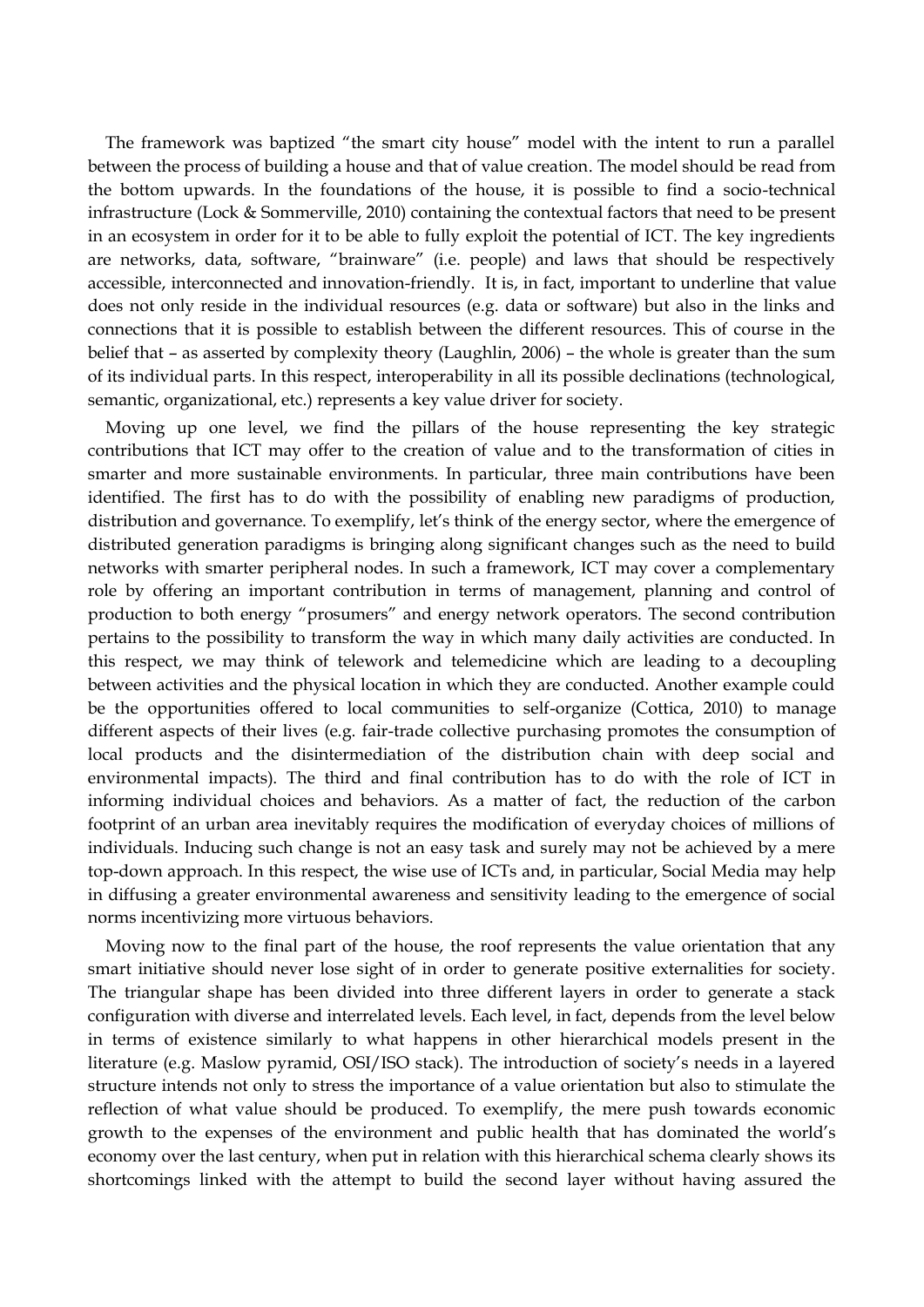existence of the level below. We are of course aware of the fact that the model proposed represents a simplification and that in the real world it may be necessary and possible to privilege economic aspects to the expense of more fundamental needs. At the same time, it is important to stress that this misalignment of priorities may only be considered a temporary solution as it is clearly unsustainable. Long term strategies should therefore attempt to wisely balance the actions aimed at producing resources with high value in exchange and actions aimed at better employing environmental resources with a high value in use.

Concluding, the framework proposed provides a simple and synthetic representation of how ICT infrastructures may be turned into value within urban areas and, more in general, in any type of social ecosystems. In our view, it contains an organic depiction of the relationship between the necessary inputs (the foundation), the expected outputs (the pillars), and the desired outcomes (the roof) of a smart and sustainable urban ecosystem. This representation on top of offering a useful tool in the definition of smart city strategies may also provide precious inputs in the design of impact assessment frameworks for the evaluation of a city performance against a number of long term policy objectives to be operationalized in terms of value creation.

### **4. Towards an Extended Governance**

Even though many factors may influence the success or failure of public policy, here we would like to underline one aspect that has been identified by Cottica (2010) as fundamental. According to him, in fact, "most public policies fail due to a deficit of attention". The wide portion of the attention that the public sector may offer is usually allocated to monitoring, supervising and influencing the process of program design. Little or no attention is instead devoted to the process of projects implementation, thus leaving a critical aspect of public policy success almost unattended. As Tapscott et al. (2007) puts it, Governments no longer have in-house sufficient scope, resources, information or competencies to respond effectively to the policy needs of an interconnected, fast-evolving and unpredictable global environment: policy makers must seek out new partners and participants to help identify problems and create innovative solutions.

In this respect, ICT may allow to create decision processes relying on distributed attention, thus enabling a new form of governance, an "extended governance" whereby the intelligence and the attention of actors residing outside governmental boundaries are harnessed in the management of public resources. According to Shirky (2008), in the governmental opening up, social and technological drivers generated by Web 2.0 applications and Social Media platforms have brought with them new organizational forms, through the capacity of the Internet and its users to "organize without organizations". The lowering of communication and coordination costs brought by ICT coupled with the emergence of behaviors driven by non-financial motivations, values and reputational incentives has ignited a process that through sharing and collaboration leads to collective action. A proof of this lies in the fact that citizen-developed applications are an emerging trend around the world (Economist Intelligence Unit, 2010).

Thanks to ICT the eyes and the brains of people may be turned into useful governmental "antennas" that can help to oversee the intricacy of city processes and functions that would otherwise be impossible for local administrations to constantly monitor. In addition, creativity and knowledge residing in citizens' brains - if harnessed - may significantly contribute to improve the outputs of the policy making cycle by allowing it to be more demand-driven, to tap into additional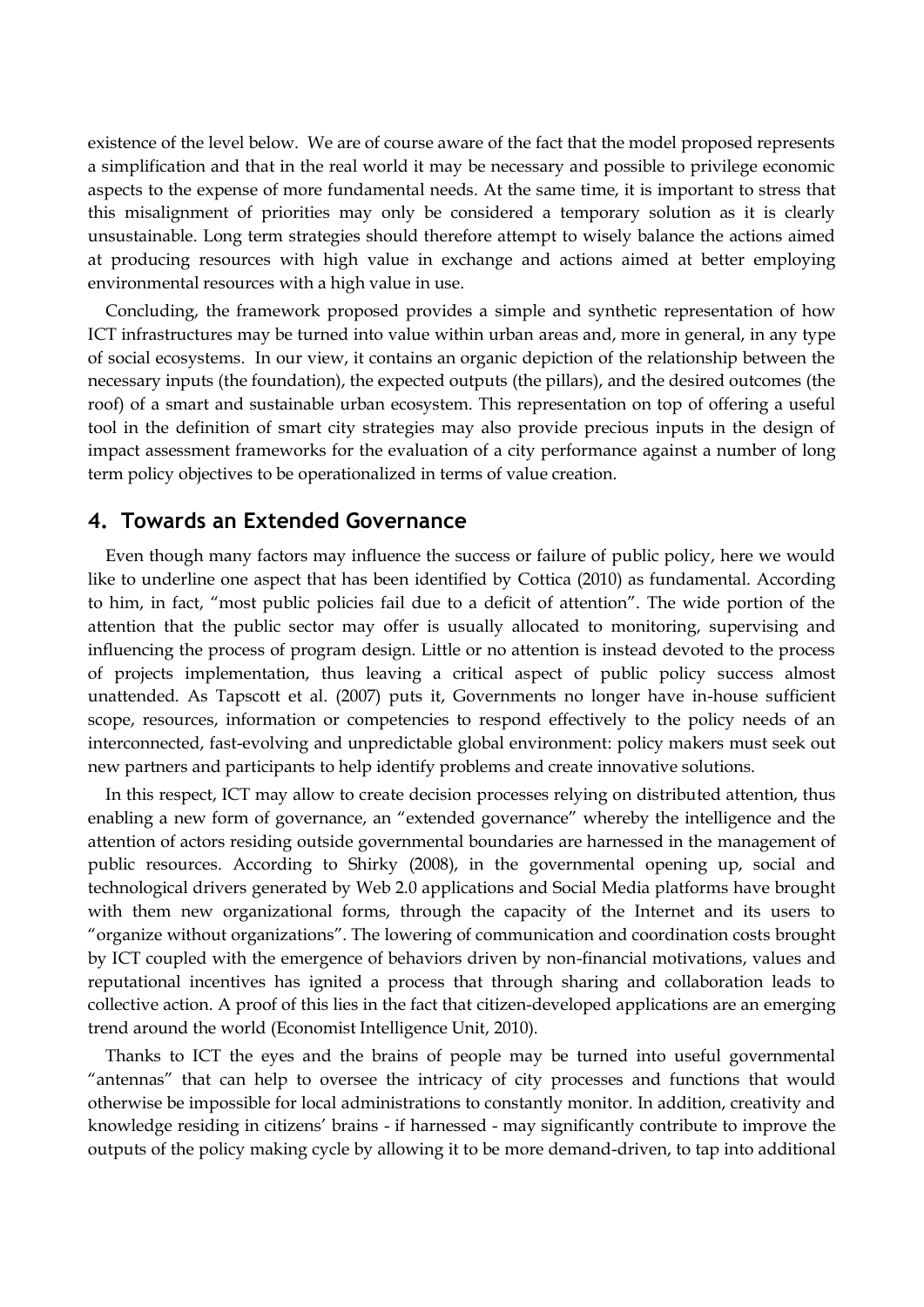skills and competences and to analyze the problems at stake from a multitude of perspective and cultural backgrounds thus reducing the risk of biased or oversimplified problem setting.

Another aspect worth considering for the improvement of public policies success is the possibility to conduct *ex-ante* impact assessments of policy options in order to produce relevant evidence to inform the decision making process. In this respect, the use of computer-based simulations could provide a useful contribution in the promotion of a scientific management of policy issues (Ferro & Gil-Garcia, 2010). Simulation, in fact, represents a valuable support tool for the accurate definition of complex and articulated problems, allowing to better understand the dynamics present between the main determinants. Computer-based simulation, if combined with classical statistical analyses, may also be employed as an input to carry out a number of useful and cost-effective analyses (e.g. *ex-ante* comparative evaluations of alternative policy solutions, sensitivity analyses). Finally, if adopted in a more open and collaborative environment, computer simulation could be useful in eliciting the trade-offs in the allocation of scarce resources as well as in making more evident the aggregated impact of individual behaviors (on environmental issues, for example). The net result of such usage of computer simulation may thus be summarized in the generation of more informed, qualified and realistic contributions by the involved stakeholders.

In the future, these activities could also be conducted taking advantage of the integration of public information (PSI) such as data on census, mobility, environment, etc. In addition, a wider availability of real-time and machine-readable data could allow improving "forecasting" as well as "nowcasting" abilities. The development of three-dimensional representation tools coupled with the diffusion of GPS-enabled devices and the affirmation of an Internet of Things (IoT) paradigm represent three concurrent propelling factors that could significantly expand and increase the applications and value of such tools. As a matter of fact, the inclusion of a wider range of data inputs (coming from objects as well as from people) in combination with the possibility to add spatial information to the contributions received, constitutes an incredible opportunity to provide perspective-dependent representations of issues, as well as to conduct context-dependent analyses.

In order to move the discussion to a more concrete level, we inserted some examples of how ICT could practically contribute to improve the governance of the different domains in the life of city.

- Budgeting: a combination of Social Media, visualization and simulation tools could be useful in participatory budgeting activities. In particular, it could help the citizenry in understanding the trade-offs in the process of scarce resources allocation as well as the effectiveness of alternative courses of action. This would represent necessary and solid stepping stone to make educated choices in a process of priorities definition that keeps into account not only the perceived need but also the marginal value generated by any specific policy action.
- Emergency management: to enhance buildings' security, simulation could be run to support the allocation emergency exits and fire extinguishers or to test the level of safety of existing buildings in events of fires. The implementation of such applications could also result in a further refinement and improvement of the exiting legal requirements and standards.
- Urban planning and management: the use of real-life data collected from the citizenry (on most common mobility needs weighted by frequency) coupled with traffic data could be used instead of rough estimates - to plan public transportation routes and time tables in order to minimize the commuting time for citizens and the aggregated costs of mobility (environmental, health-related).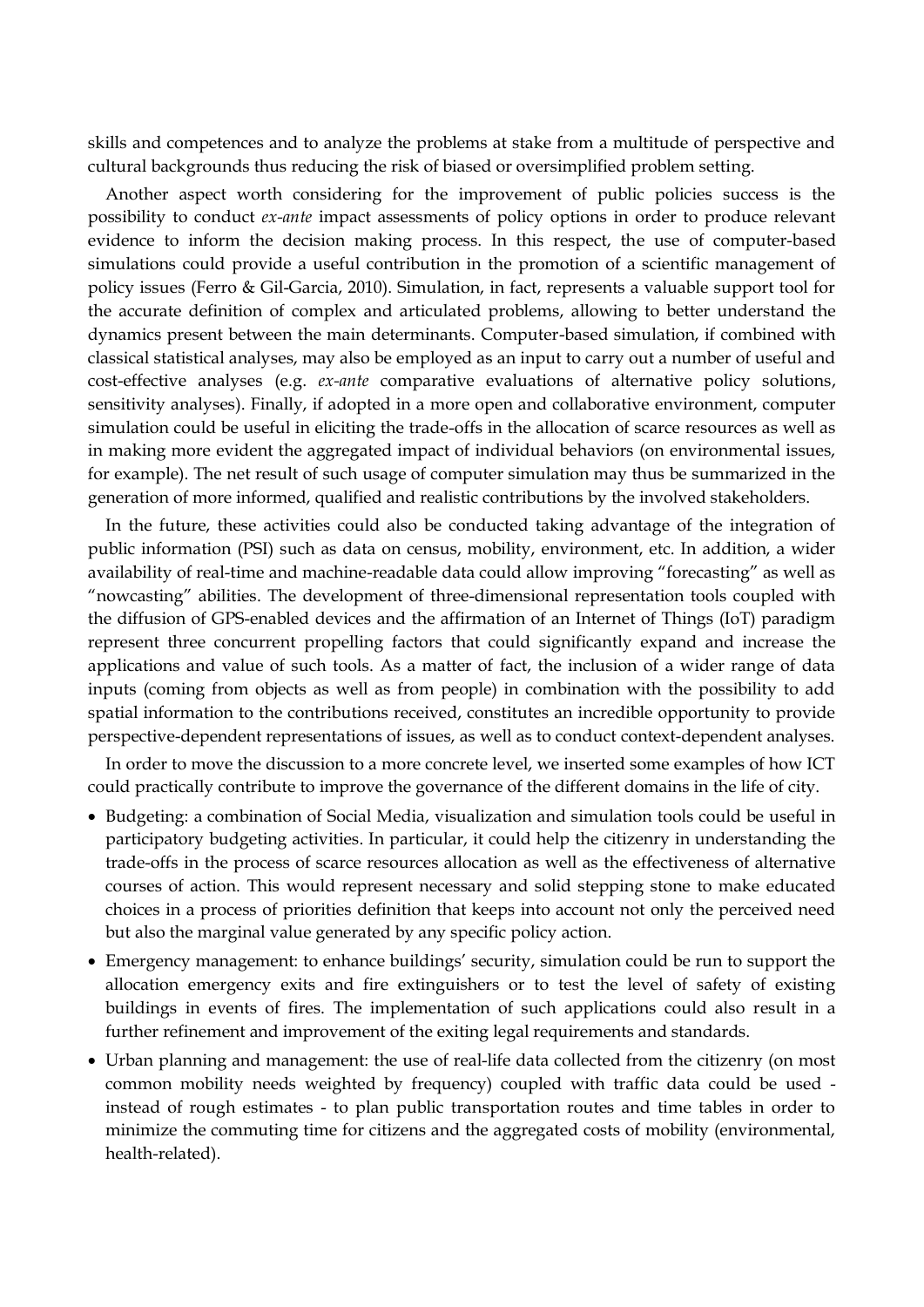- Environment and energy: the aggregation of energy consumption data (e.g. per condos or per post code) could be used to stimulate more environment-friendly behaviors thanks to the possibility to adopt context-dependent policies and to ignite virtuous circles of competition. In addition, an easier visualization of the aggregate impact of individual behaviors may help to increase the environmental sensitivity of the citizenry thanks to intuitive and reliable results.
- Healthcare: possible alternative policies aimed at reducing the impact of aging populations on the healthcare systems could be cost-effectively tested. In addition, anonymized aggregated data could be used to manage the diffusion of contagious illnesses on robust estimations and realtime data rather than on more emotional approaches.

To conclude, we are convinced that the wise and diffused use of ICT tools in policy making may lead to significant improvements in the management of urban areas by enabling value-driven, data-intensive and participative governance models.

### **5. Conclusive Remarks**

Starting from the acknowledgement of some of the grand challenges that mankind has to face in terms of environmental and economic sustainability, this paper attempted to promote a discussion about the role of ICT in the governance of the transition process that cities will have to undergo in the coming decades. The theme was looked at from an interdisciplinary and value-oriented perspective, taking stock of the lessons learnt in in the promotion and implementation of ICTdriven innovation in the public and the private sector over the last two decades.

A number of inspiring elements emerged from the discussion: the need for complementary investments; the instrumental nature of the value possessed by technology and the consequent need to assess the development of potential solutions on the basis of the intrinsic value generated rather than on mere technological intensity; the desirability of adopting an evolutionary approach accounting for the mutual influence present between technological solutions developed and the context in which they operate; and, finally, the relevance of a bottom-up *modus operandi* in the elicitation of stakeholders' needs and wants aimed at the identification of key value drivers.

The conceptual framework proposed describes the role that ICT may play in the governance of smart cities. Three main contributions were identified: the enablement of new production, distribution and governance processes, the transformation of organizational and institutional arrangements and, finally, the information of individual choices and behaviors. In addition, an overview of the required inputs, possible outputs and desired outcomes was provided. The value offered by such framework is twofold. It provides a simple and concise representation of the process of turning a technological infrastructure into value for society and it constitutes a useful tool for the design of assessment frameworks aimed at evaluating cities' smartness both in terms of readiness and outcome generation.

Finally, the notion of "extended governance" was introduced. In particular, the combined use of Social Media and computer-based simulations in policy making was identified as an important ingredient in exploiting the availability of an increasing amount of data as well as of "connected intelligence" present in urban areas. The new paradigm appearing on the horizons seems to introduce new models of governance that are value-driven, data-intensive and participatory.

As far as future research is concerned, a number of important steps are required in order to turn the new governance paradigm into a mainstream practice. Advances will have to be made along a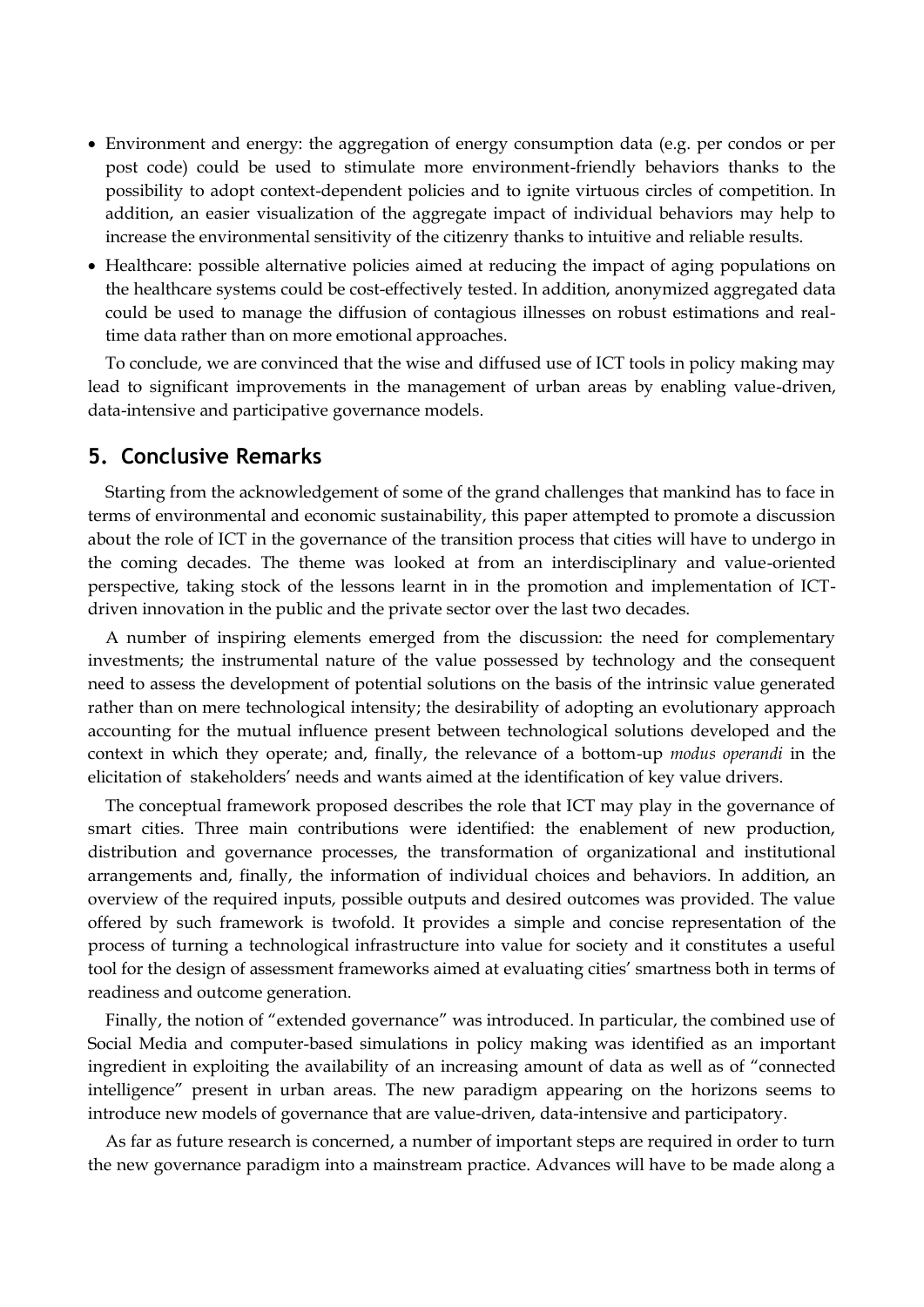number of dimensions among which: effective management of large and heterogeneous communities, real time elaboration and visualization of unstructured content, lead time and cognitive barriers linked with the production and effective usage of simulation models, assessment of the impact in term of marginal value creation of the new governance model.

Concluding, there seems to be a great potential for the application of ICT in the governance of the change that urban areas will have to undergo in the decades to come. In order to deliver on their promises, such technologies will have to be employed not only to increase the intelligence of socioeconomic systems but also to establish incentive structures promoting the creation of sustainable public value. The real smart city - in fact - will have to learn how to reconcile individual and collective needs, in other words to channel individual aspirations towards the creation of value for society at large through the attainment of economic, social and environmental objectives.

#### **References**

- Abulhakim, M. (2005). *Dubai the Smart City*. CISCO presentations. Retrieved January 31, 2013, from [http://www.cisco.com/web/learning/le21/le34/downloads/689/nobel/2005/docs/Abdulhakim\\_M](http://www.cisco.com/web/learning/le21/le34/downloads/689/nobel/2005/docs/Abdulhakim_Malik.pdf) [alik.pdf](http://www.cisco.com/web/learning/le21/le34/downloads/689/nobel/2005/docs/Abdulhakim_Malik.pdf)
- Adner, R. (2002). When are Technologies Disruptive? A Demand-Based View of Emergence of Competition. *Strategic Management Journal, 23*, 667–688
- Belissent, J. (2011). *The Core of a Smart City Must Be Smart Governance*. Cambridge: Forrester Research, Inc.
- Berry, C.R., Glaeser, E.L. (2005). The Divergence of Human Capital Levels across Cities. *Regional Science, 84(3)*, 407-444
- Bollier, D. (1998). *How Smart Growth Can Stop Sprawl*. Washington: Essential Books
- Caragliu, A., Del Bo, C., Nijkamp, P. (2009). Smart Cities in Europe. In *Proceedings of the 3rd Central European Conference in Regional Science – CERS 2009* (pp. 49-59)
- Chourabi, H., Nam, T., Walker, S., Gil-Garcia, J.R., Mellouli, S., Nahon, K., Pardo, T., Scholl, H.J. (2012). Understanding Smart Cities: An Integrative Framework. In *Proceedings of 45th Hawaii International Conference on System Sciences*
- Cottica, A. (2010). *Wikicrazia*. Palermo: Navarra Editore
- Economist Intelligence Unit (2010). *ICT for City Management Using information and communications technology to enable, engage and empower city stakeholders*. Singapore: Siemens
- European Commission (2001). *European Governance: A White Paper*. Brussels: Commission of the European Communities
- Ferro, E., Gil-Garcia, J.R. (2010). *Computer-based Simulation for Participatory Policy Intelligence*. Croassroad project
- Giffinger, R., Fertner, C., Kramar, H., Meijers, E., Pichler-Milanović, N. (2007). *Smart cities: Ranking of European medium-sized cities*. Project report. Vienna: Centre of Regional Science. Retrieved January 31, 2013, fro[m http://www.smart-cities.eu/download/smart\\_cities\\_final\\_report.pdf](http://www.smart-cities.eu/download/smart_cities_final_report.pdf)
- GlobeScan & MRC McLean Hazel (2007). *Megacity Challenges: A stakeholder perspective*. Munich: Siemens
- Harrison, C., Donnely, I.A. (2011). Theory of Smart Cities. In *Proceedings of the 55th Annual Meeting of the ISSS*